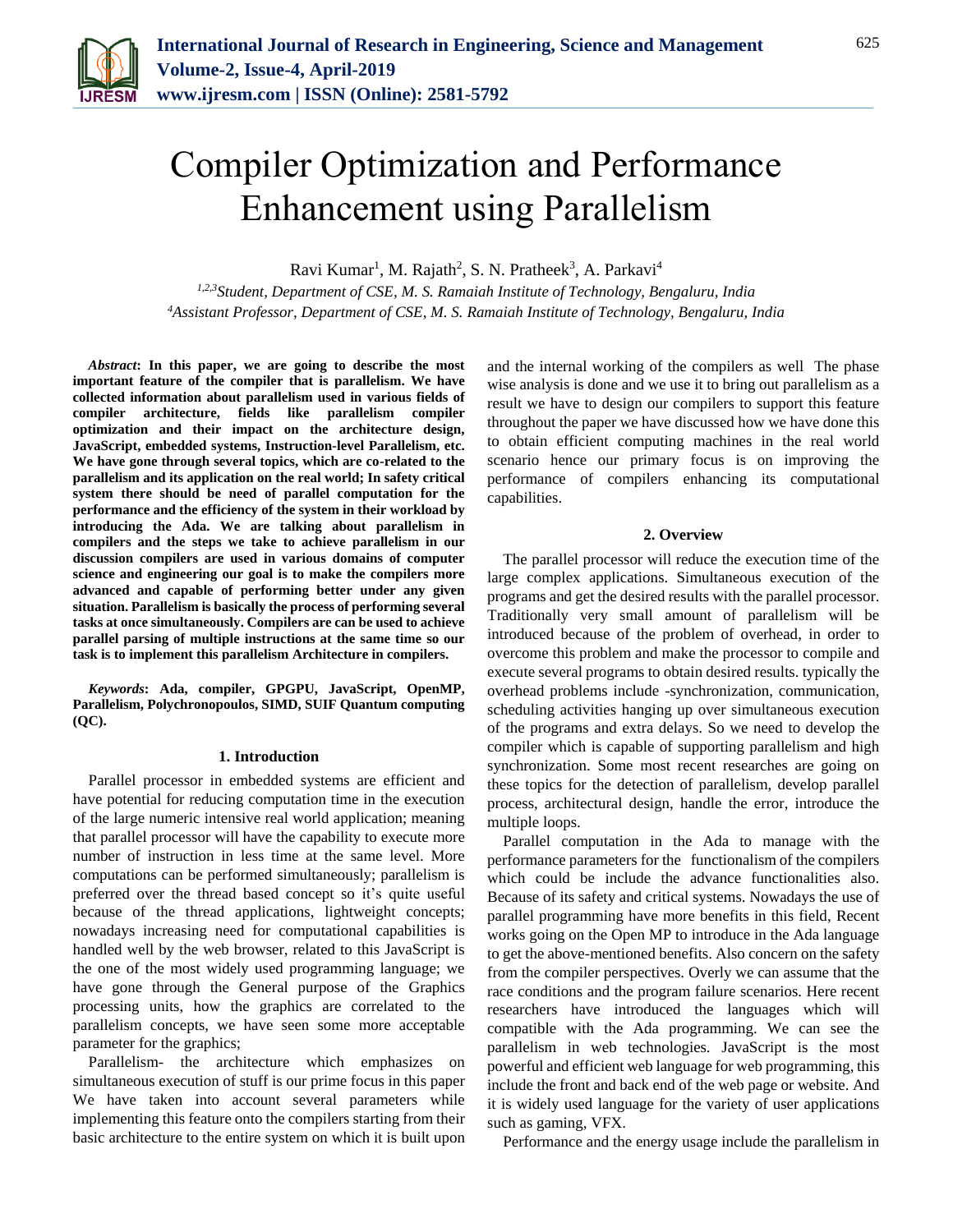

their hardware resources, this also includes the single instruction, multiple data vector parallelism mechanisms. Nowadays JavaScript supports parallelism in very limited manner and does the not directly exploit the single instruction, multiple data feature. And its asynchronous activities don't communicate through the shared memory concept in the area of JavaScript programming.

In this write up we have included the instruction level parallelism. This concept is not new but It's required nowadays to implement the compiler high-level languages compilation. Instruction-level parallelism technique will allow the sequence execution of the instruction. This is actually not suited for the high-level language to execute the instruction and language compressor. Parallelism in the instruction level execution will lead the high performance and reliability to the compiler system and make it flexible. Sequential program to be paralyzed, no need to write again and again the required code and execute; single execution will be able to manage all the programs and finally, it will use the technique of the parallelism. Keeping the hardware resources in mind it could be designed and implement the algorithm to select the required a portion of the code which could be paralyzed and start executing. By using this technique in the instruction level execution of the selected code will increase the performance by eliminating the complex processing, we will convert this into the paralyzed program and start to execute and check the performance.

Here partitioning application and then choosing the better algorithm for branch prediction analysis and optimization. The compiler code generator will be in the field of parallel microprocessor and micro architecture with the help of the compile code generator, in order to the to achieve this we have focused on four important aspects of parallelism such asmultiple operations effected by cycle, multiple result or overall distribution buses, multiple execution units and the pipe lined execution units. Before the code generation step there should be loop folding and migration of the executable code migration applied to the benchmark; GPGPU memory optimization with parallelism management is a wonderful topic which comes under the domain of parallelism of compilers , this ensures that the memory is optimized in a very good fashion in a truly intriguing way and the optimization techniques employed in this are very much useful for the usage of the compiler by the graphics processing unit hence the whole criteria for making use of the compiler to support this phenomenon is what the author wants to achieve through the paper.

Vector Parallelism in JavaScript in another really interesting domain where compilers are used JavaScript is a scripting language also makes of the compilers a SIMD (Single Instruction Multiple Data) A fixed vector width implies the simplicity in terms of consistent enhance performance and consistent semantics across vector architectures. The SIMD will allow the programmer to handle with the simple languages and direct control; it need very simple compiler but it should be compatible with the hardware of the machine and enhance the

performance; Assessors and Mutators are also used such as extract lane, replace lane, Select, swizzle and shuffle which constitutes the entire concept as such the whole of the assessors including type conversions and other advanced concepts where these are made use of Compilers have many applications in many fields of engineering especially computer Science where they are subject to huge loads of instructions to handle in a real time fashion . JavaScript is one of the most widely used language for web development because of its various advantages such as security adaptability etc. The JavaScript does not use parallelism properly it currently only offers partial assistance to it, JavaScript cannot directly exploit SMID (Single Instruction, Multiple Data) instructions. To rectify this the implementation of SIMD language usability and compiler support with the hardware - is used it together add fine-grain vector parallelism to JavaScript. This specific step is a part of the final step of adoption by the JavaScript standards committee and these implementations of the code are available Program ability, portability, and ease of implementation are some of the key facts which are taken into consideration while influencing the design decision. Another potential avenue for future work that can be gleaned from the research conducted is related to this is to implement aggressive machine-specific JIT optimizations so that it may allow the possibility to utilize wider vectors when it is available in the underlying hardware The two major challenges for creating GPGPU programs where performance is at a high level, that the proper implementation of GPU memory hierarchy and judicious management of parallelism.; A feature which distinguishes this optimized compiler is that the understandability of the optimized code, which is useful for performance analysis and algorithm refinement is better compared to others With present advancements in VLSI technology and microprocessor designers can provide more micro-architectural parallelism to increase performance There are four major types of such parallelism they are multiple microcontroller operations issued per cycle, multiple result distribution buses, multiple execution units, and pipeline execution units. One of the most promising methods of designing high speed microprocessors are to use complicated and sophisticated compilers to take advantage of the parallelism both in the programs and in the micro architecture. The compiler and the parallel micro architecture work closely together to achieve high performance without using too many hardware components which in turn reduces the cost expenditure relating to hardware components which increases the efficiency of the production of the compiler. Parallel data paths alongside pipe-lining provides a degree of concurrency to the architecture of micro-controller. These properties assist in fetching and issuing some operations with executing, and distributing results for multiple microoperations per cycle. For the given set of technology restraints, these experiments can be used to implement a cost-effective micro-controller architecture to execute the given set of programs at an increased speed.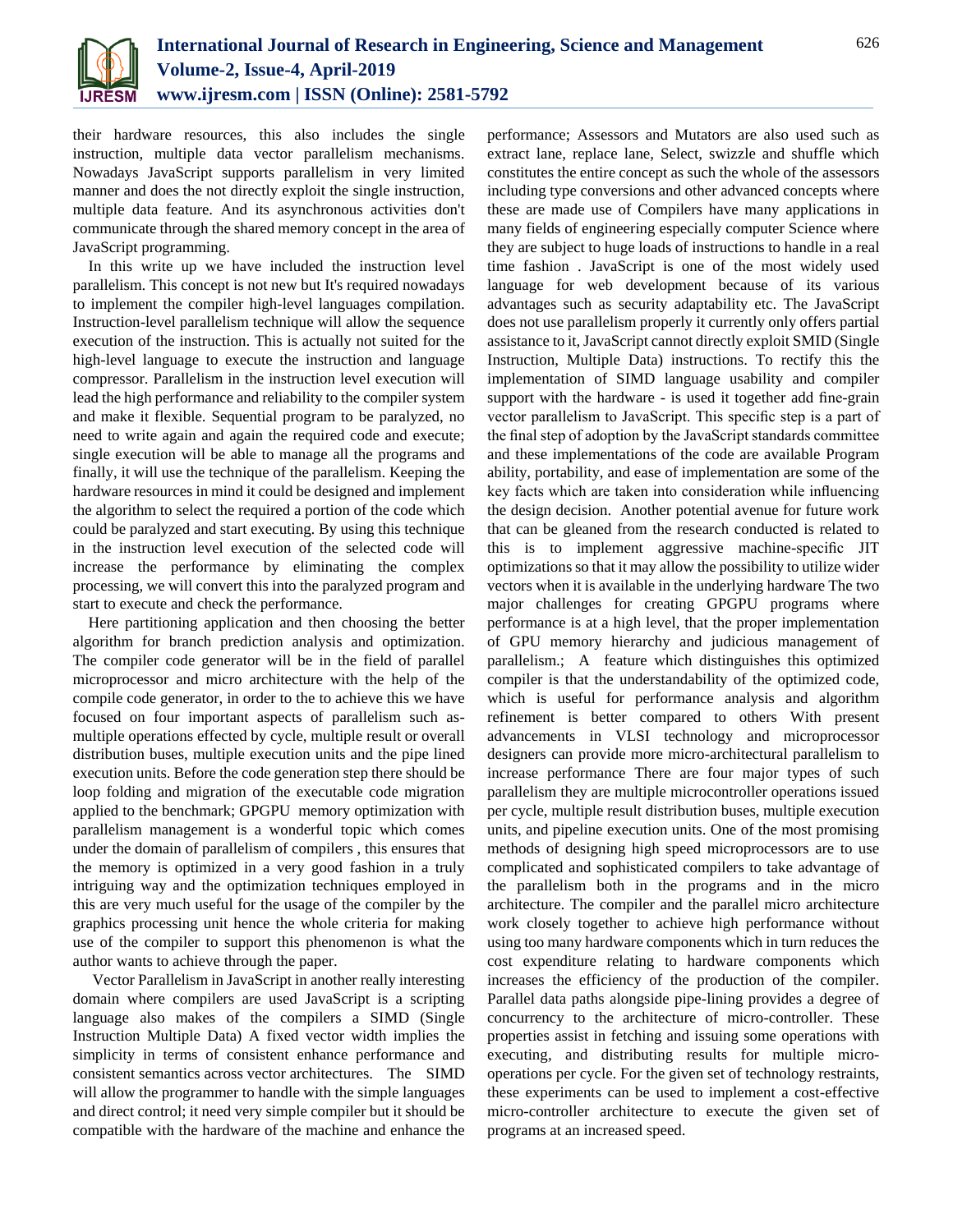

## **3. Related work**

Various fields of parallelism and purpose of the parallelism in the compiler

# *A. GPGPU compiler with parallelism to enhance the performance*

In this discussion [1] authors will try to convey about the parallelism in the unique way of their expressing. Here they have tried to tell the information about optimization of compiler for general purpose computation on the graphics units. In this scenario they have introduced two major things which could be related to the high performance GPGPU programs , like effective utilization of GPU memory hierarchy and management of parallelism, To make it more efficient they have included and considered major two issues that is how to make the parallelism with real time application into the concurrent work items and spearheaded the workloads in a hierarchy of the thread blocks and the threads; another one major issue for this graphics optimization will be how to efficiently utilize the GPU memory hierarchy, given its dominant impact on the performance , they have got the technique that these two major issues will be quite coupled together and finding the optimal solution for this with optimization of the parallelism.

## *B. Safe parallelism*

In this paper [2], will try to convey the information about the parallelism in the safer manner; they have tried to explain the safe parallelism in the unique way. Support the parallelism with Ada and OpenMP will lead to enhance the performance and benefits, Recent works going on the OpenMP to introduce in the Ada language to get the above mentioned benefits. Also concern on the safety from the compiler perspectives. Overly we can assume that the race conditions and the program failure scenarios. Here recent researchers are introduced the languages which will compatible with the Ada programming. In this paper they have found the solution of race condition means that the multiple threads are trying to execute the same code in the same time. They found the techniques which could detect the races;

## *C. Vector Parallelism in JavaScript*

In this paper [3] authors explain about the parallelism in the JavaScript web language more efficient, they have proposed some more methodologies to implement the parallelism concept efficiently in their unique manner to the people which could be pretty fine; We can see the parallelism in the web technologies.

JavaScript is the most and best widely used we coding language in nowadays, and it has been sophisticated in implementing and also have the demand in the real world user applications in the current technology, like video, VFX, graphics, cryptography. parallelism in their hardware resources, this also include the single instruction, multiple data vector parallelism mechanism. Nowadays the JavaScript will support the parallelism in very limited and does the not directly exploit the single instruction, multiple data feature. And it's an asynchronous activities that don't communicate through the

shared memory concept in area of JavaScript programming.

## *D. Parallelism and their Impact on Architecture Design*

In this paper [4] author C. D. Polychronopoulos, who is the member of IEEE, he has tried explain the concept about the compiler optimizations for enhance parallelism and their Impact on the architecture design.

Main intention of this paper will be the detection of the parallelism and the effect, influence of this parallelism in the architecture designing; these can be solved in their unique methodology; in this scenario they considered the some techniques for the determination of the parallelism and their effect , they could able to provide the solutions , here cycle shrinkage of the compiler optimization which can be used to parallelize the certain types of loops; mean time they have tried to compute the run-time for the dependency for the analysis, and also handle the control statements;

At the end they have discussed about the barrier synchronization, this also one of the most serious sources of the run-time overhead in the field of the parallelism of the programs. To reduce these impact of the barrier they have tried to implement the concept called distributed barrier by using the shared registers; for implementation they have done a pretty fine method which could be easy in the understandable way;

## *E. To exploit instruction level Parallelism*

In this paper [5] the author will try to explain the concept of instruction level parallelism. This concept is not new but It's required nowadays implement the compiler high level languages compilation. Instruction level parallelism technique will allow the sequence execution of the instruction. This is actually not suited for the high level language to execute the instruction and language preprocessor. Parallelism in the instruction level execution will leads the high performance and reliability to the compiler system and make it flexibility. Sequential program to be paralyzed, no need to write again and again the required code and execute; single execution will be able to manage all the programs and finally it will use the technique of the parallelism. Keeping the hardware resources in mind it could be design and implement the algorithm to select he required portion of the code which could be paralyzed and start execute. By using this technique in the instruction level execution of the selected code will increaser the performance by eliminating the complex processing, we will convert this into the paralyzed program and start execute and check the performance. Here partitioning application and the choosing the better algorithm for branch prediction analysis and optimization.

## *F. To Parallelizing Compilers*

The main goal here [6] is to parallelize the compiler and to provide ways for the developer to keep a check on granularity. granularity of a process can be modified using the dynamic scheduling of the program.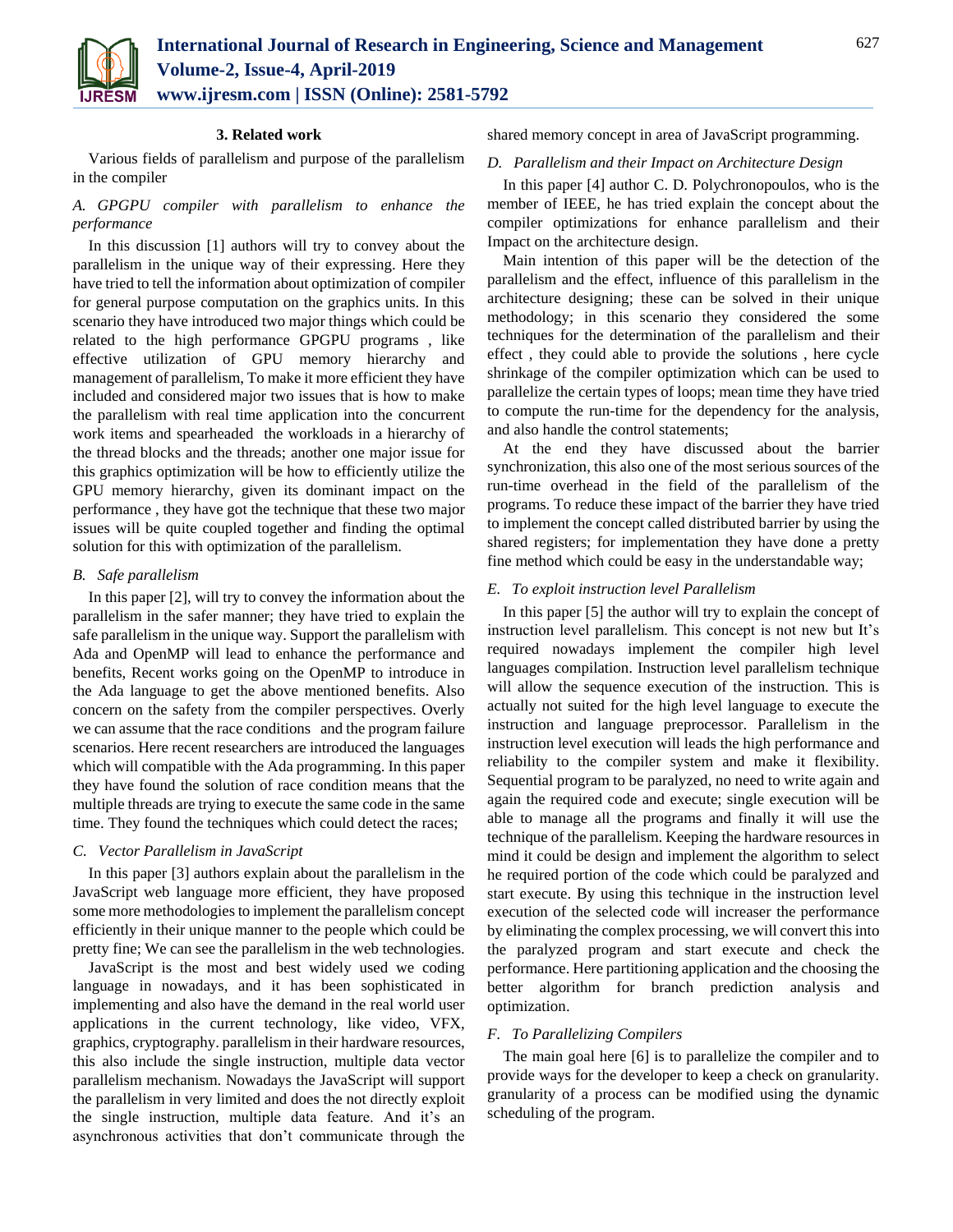

# *G. Automatic Parallelization*

In this paper [7] the main aim is to automate parallelization this can be achieved to a certain extent by making use of the hardware support, but we need to focus on the compiler aspect since the software industry is highly dependent on compiler technology to support the needs of their clients

# *H. Parallelism in scalar programs*

In this paper [8] the idea is to achieve parallelism in scalar programs, programs are called as scalar when they can be represented using a single scalar number. We can introduce the concept of parallelism in this domain to optimize and enhance the computational capabilities of the compiler by increasing its overall performance.

# *I. Parallelism and Data Locality*

In this paper [9] the goal is to achieve parallelism through optimization techniques of the compiler. Today's CPUs are on a single chip .Hardware caches make use of the observation that programs exhibit temporal and spatial locality hence we can use this concept to arrive at our goal to optimize the compilers through the concept of parallelism

## *J. Compiler support for parallelism in quantum computation*

 Quantum computing (QC) accelerates a variety of computationally [10] intensive benchmarks. Due to the challenges of DE coherence Hence Multi-SIMD QC architecture and effective schedulers are used. To achieve this, we need to develop efficient schedulers which also helps us to implement parallelism onto the compilers, thus improving their computational capabilities.

# *K. The SUIF Compiler System*

From this paper [11] we can see that the SUIF system has the capability of performing compiling standard programs. From continuous development and experimentation with new compiler techniques the authors have succeeded in their goal to establish an interface between compiler passes so that other people involved in research can collaborate with the final goal being developed by the SUIF infrastructure

## *L. Analysis of Parsing Techniques & amp*

The analysis of the research conducted in this paper [12] reports the uses of compiler for a real-time application with the goal being that of addressing the accessibility at the high level language which implements knowledge of compiler function and register's the allocation technique. The paper describes the techniques used for compiler parsing application and types the grammar.

## *M. Parallel parsing on multi-core machines and issues*

In this paper [13] various problems in implementation of parsing algorithms on multi-core machines are discussed Through the research and experimentations conducted in this paper we can say that proper amount of concentrated efforts is necessary to explore the inherent property of parallel processing

present in the multi-core machine's.

## *N. Parallelization*

In this paper [14]a comparative study of all the techniques which have been used for automatic parallelization has been presented. The main motto of this paper is to provide basic insight into the techniques of non-manual parallelization and the present implementation of the technique in the construction of the complier.

## *O. Concurrency and computation*

This paper [15]discusses the special issues of the compiler such as the trend in which the complier is used for computation in the parallel front . Many other key performance parameters are also discussed related to compiler optimization using parallelism

## **4. Literature**

The [1]-[15] references will have the complete information about the parallelism. They have clearly mentioned the importance of the parallelism in nowadays computer systems for the programming world. [16] provided knowledge about the compiler architecture and the usage in the programming systems.

## **5. Conclusion**

This paper presented an overview on compiler optimization and performance enhancement using parallelism.

## **References**

- [1] Yi Yang, ping Xiang, Jingfei King, Huiyang Zhou, "A GPGPU compiler for Memory optimization and parallelism Management," PLDI '10 Proceedings of the 31st ACM SIGPLAN Conference on Programming Language Design and Implementation, pp. 86-97, Toronto, Ontario, Canada, June 05 - 10, 2010.
- [2] Sara Royuela, Xavier Mortorell, Eduardo Quinones, Luis Mifuel Pinho, "Safe Parallelism: Compiler Analysis Techniques for Ada and OpenMP," Ada-Europe International Conference on Reliable Software Technologies, Ada-Europe 2018: Reliable Software Technologies – Ada-Europe 2018 pp 141-157.
- [3] I. Jibaja *et al*., "Vector Parallelism in JavaScript: Language and Compiler Support for SIMD," *2015 International Conference on Parallel Architecture and Compilation (PACT)*, San Francisco, CA, 2015, pp. 407- 418.
- [4] C. D. Polychronopoulos, "Compiler optimizations for enhancing parallelism and their impact on architecture design," in *IEEE Transactions on Computers*, vol. 37, no. 8, pp. 991-1004, Aug. 1988.
- [5] Kumar R., Singh P.K. (2014) An Approach for Compiler Optimization to Exploit Instruction Level Parallelism. In: Kumar Kundu M., Mohapatra D., Konar A., Chakraborty A. (eds) Advanced Computing, Networking and Informatics- Volume 2. Smart Innovation, Systems and Technologies, vol. 28. Springer, Cham
- [6] A Formal Approach to Parallelizing Compilers
- https://www-users.cs.umn.ed
- [7] K. R. Varsha, "Automatic Parallelization: A Review," International Journal of Engineering Science and Computing, March 2017.
- [8] Scott A. Mahlke Nancy J. Warter William Y. Chen Pohua P. Chang Wenmei W. Hwu, "The Effect of Compiler Optimizations On Available Parallelism in Scalar Programs," in Proceedings of the 20th Annual International Conference on Parallel Processing, pp. 142-145.
- [9] Optimizing for Parallelism and Data Locality, http://www.cs.utexas.edu/users/mckinley/papers